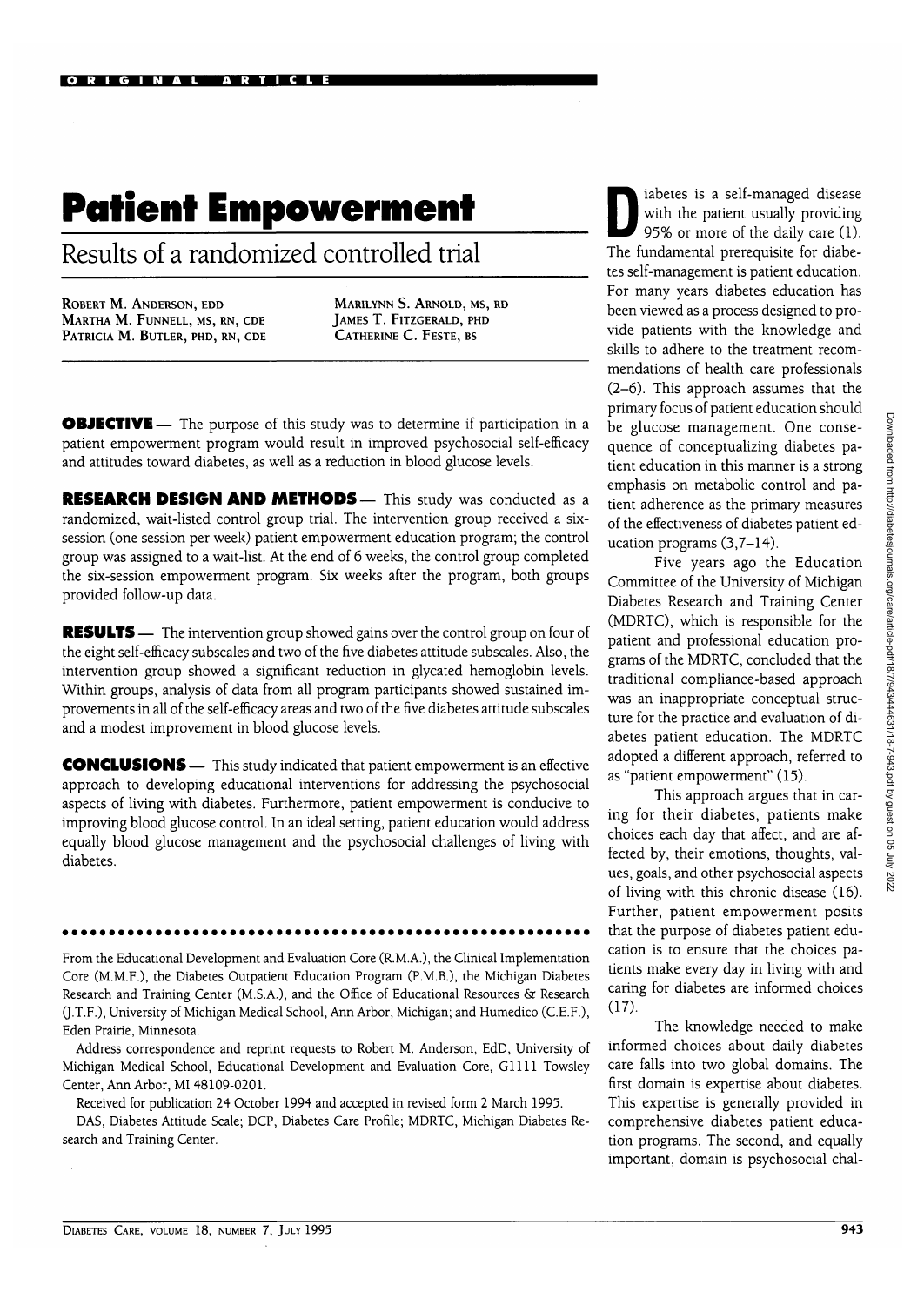

**Figure 1**—Study *design.*

lenges and skills. Because diabetes and its treatment affect the physical, emotional, mental, and spiritual domains of a patient's life, education and care should address the impact of diabetes on the totality of that person's life (18,19). The empowerment philosophy is based on the assumption that to be healthy, people need to have the psychosocial skills to bring about changes in their personal behavior, their social situations, and the institutions that influence their lives. These skills probably play an important role in the development and implementation of a successful diabetes self-care plan, i.e., a plan that enhances the patient's health and quality of life.

There are a number of studies that address one or more of the behavioral (20-23) and psychosocial (24-27) aspects of diabetes self-care. A recent review (24) of psychosocial problems and interventions in diabetes by Rubin and Peyrot found that the majority of the published research focused on four types of psychosocial problems, i.e., psychosocial sequelae of medical crisis, psychopathology in diabetes, stress and hassles in living with diabetes, and family dysfunctions. Although their review identified strong and consistent recommendations for psychosocial interventions, they were able to identify relatively few actual intervention studies. From their review, it appears that many investigators believe that psychosocial interventions should be undertaken after the identification of psychosocial problems rather than incorporating psychosocial education as a routine but significant component of diabetes care and education. A comprehensive review (13) of the impact of diabetes education by Glasgow and Osteen concluded that viewing diabetes education primarily in terms of knowledge transfer is clearly inadequate and inconsistent with what we know about human behavior. They suggested that diabetes education must move beyond knowledge improvement and metabolic control. They concluded that "the past decade also has witnessed a dramatic shift from knowledge/attitude/belief models of diabetes education to focus on patient-centered perspectives, selfefficacy, self-management, and empowerment issues."

This study builds on previous work by evaluating a comprehensive, empowerment-based program of psychosocial education focusing on helping pa-

tients develop and enhance their goalsetting, problem-solving, coping, and other psychosocial skills. The study addressed the following three questions. Would participation in a patient empowerment program: 1) result in improved self-efficacy?; 2) have an impact on general attitudes toward diabetes?; and 3) lead to a reduction in blood glucose levels?

## **RESEARCH DESIGN AND METHODS**

## **The empowerment program**

A patient education program entitled "Empowerment: Facilitating a Path to Personal Self-Care" was designed by one of the authors (28). This program is designed to: *1*) enhance the ability of patients to identify and set realistic goals; 2) apply a systematic problem-solving process to eliminate barriers to achieving those goals; 3) cope with circumstances that cannot be changed; 4) manage the stress caused by living with diabetes as well as the general stress of daily life; 5) identify and obtain appropriate social support; and 6) improve their ability to be self-motivated. More than 1,500 diabetes educators have been trained to provide this program in 1-day workshops offered at >90 locations around the U.S.

## **Study design**

The following randomized controlled trial was carried out after a small uncontrolled pre-post pilot test suggested that the program was effective in improving patients' self-efficacy in program content areas. The study was designed as a randomized, wait-listed control group trial (Fig. 1). Recruitment strategies included advertisements in newsletters, newspapers, and bulletin boards and letters to the University of Michigan Medical Center's diabetes outpatient education program graduates. An orientation session was conducted, which included a discussion about the empowerment philosophy, testimony from patients who had completed the pilot program, a descrip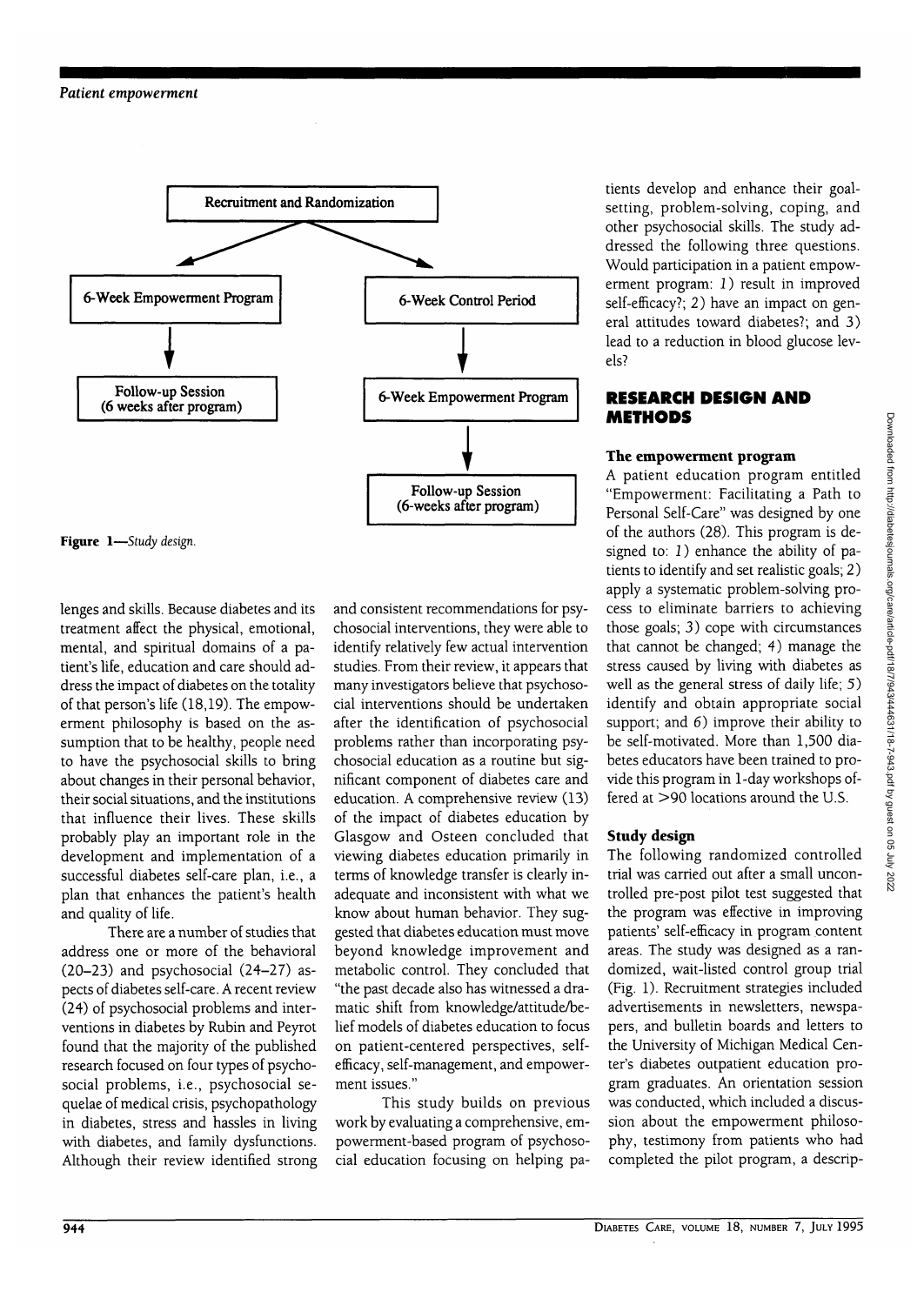tion of the study design, and a sample worksheet/discussion exercise. All patients who chose to participate signed an informed consent document, completed a baseline questionnaire, and had a blood sample drawn for a glycated hemoglobin assay. Patients were then randomly assigned to either the intervention or waitlisted control groups.

The program as provided in this study was organized as six 2-h group sessions offered weekly for 6 weeks. Each session involved a brief presentation of key concepts related to the topic, completion of individual self-assessment and planning worksheets during and between sessions, and large and small group discussions of worksheet responses and insights. Patients were encouraged to bring a spouse, family member or friend to the group sessions. Study participants were asked to complete 21 worksheets, attend six sessions, and take part in group discussions. Guests were also encouraged to participate fully.

At the end of 6 weeks, all subjects completed the questionnaire a second time and a second blood sample was drawn. The second questionnaire served as the postprogram evaluation for the intervention group and both the postcontrol period and preprogram questionnaire for the control group. The control group then completed the six-session program. At the end of 12 weeks, all subjects completed questionnaires for a third time and provided a third blood sample. This third data collection served as the postprogram data for the control subjects and as 6-week follow-up data for the intervention subjects. The control group then returned for follow-up 6 weeks later, completing the questionnaire a fourth time, and provided a fourth blood sample. To be included in the data analysis, patients had to attend a minimum of four classes, complete study questionnaires, and provide blood samples a minimum of two consecutive times. Ten subjects dropped out of the study.

During follow-up sessions, patients completed final data collection, discussed their experiences during the 6-week follow-up period, and viewed a 1-h videotape that reviewed the empowerment philosophy and program content. The experiment was repeated twice during 1993, once in the spring and once in the fall. Eighteen participants were not willing/able to be randomly assigned to intervention or control conditions. The between-groups analysis conducted for this study has been limited to only those patients who were randomly assigned to treatment conditions. The within-groups analysis includes all patients who completed the program.

## **Measures**

Self-efficacy measures were developed for the specific content areas of this patient empowerment program. The self-efficacy subscales measured the respondents' perceived ability *to: 1)* identify areas of satisfaction and dissatisfaction related to living with diabetes; 2) identify and achieve personally meaningful goals; 3) apply a systematic problem-solving process to the elimination of barriers to their goals; 4) cope with the emotional aspects of living with diabetes; 5) manage stress; 6) attain appropriate social support; 7) be self-motivated; and 8) make cost/benefit decisions about making behavior changes related to living with diabetes. Diabetes attitudes were measured with selected subscales of the Diabetes Attitude Scale (DAS) (29) and selected subscales of the Diabetes Care Profile (DCP) (30). The DAS subscales measured patients' attitudes toward compliance, the impact of diabetes on their quality of life, and their views about patient autonomy. The two DCP subscales measured overall positive and negative attitudes about living with diabetes. Attitudes and self-efficacy were measured using a Likert scale ranging from 5 (strongly agree) to 1 (strongly disagree). Blood glucose control was measured by a glycated hemoglobin assay using the affinity chromatography method in the MDRTC core laboratory (normal range is 4-8%).

## **Statistical analysis**

Means and frequencies were calculated for the demographic data. The internal consistency or reliability of the eight selfefficacy subscales was determined through the use of Cronbach's  $\alpha$  coefficient. Student's *t* tests were used to determine if changes in scores differed between the intervention and control groups for the diabetes attitude subscales and the self-efficacy subscales. These change scores were the differences in mean scores at baseline and at 6 weeks (postprogram or post-control period). Values at baseline and follow-up (12 weeks) were used for the between-group comparisons of glycated hemoglobin levels as 6 weeks was too short a time to reflect changes related to program participation. A Student's *t* test was used to determine if glycated hemoglobin levels differed.

A second series of analyses combined all participants who completed the program. To determine the program's impact on the participants' attitudes and self-efficacy, a multiple analysis of variance with repeated measures was completed for each scale. Baseline (preprogram) scores were compared to both the postprogram (6 weeks) and the follow-up (12 weeks) scores. Glycated hemoglobin levels were also compared using baseline and follow-up values. A paired Student's *t* test was used to determine whether glycated hemoglobin levels differed.

**RESULTS** — A total of 64 patients (46 randomly assigned, 18 not randomly assigned) met criteria for having their data included in the study. The demographic characteristics of study participants are presented in Table 1. The majority of the patients were middle-aged, women, and overweight. The subjects were well educated, with 77% having at least some college education and 84% having had diabetes education. More than half (54%) were using insulin. As shown in Table 1, these patients indicated that diabetes did not interfere with their life, felt they understood diabetes, were able to fit diabetes into their life in a positive manner, and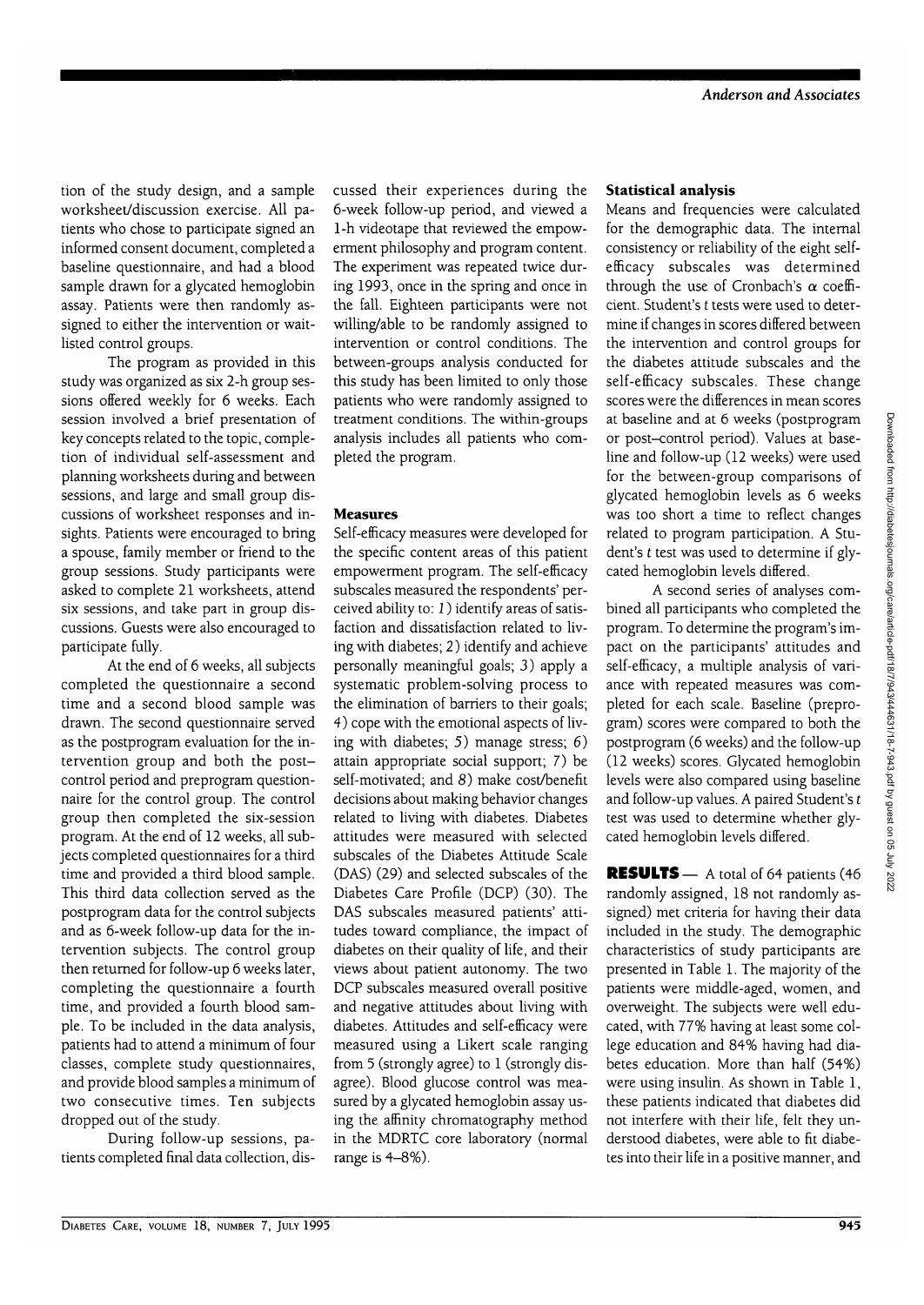#### **Table 1—***Patient demographics*

| n                                              | 64      |
|------------------------------------------------|---------|
| % women                                        | 70      |
| Mean age (years)                               | 50      |
| % mean ideal weight (M/W)                      | 126/151 |
| % with some college                            | 77      |
| % with non-insulin-dependent diabetes          | 64      |
| % who have had diabetes education              | 84      |
| % using insulin                                | 54      |
| Self-reported understanding of diabetes        | $5.33*$ |
| Diabetes prevents daily activities             | 1.76†   |
| Fit diabetes in life in positive manner        | 4.81‡   |
| Level of comfort in asking physician questions | 5.95§   |
|                                                |         |

\*Mean response,  $1 = poor$ ,  $7 = excellent$ . †Mean response,  $1 = never$ ,  $7 = frequently$ . ‡Mean response,  $1 =$  not at all able,  $7 =$  very able. §Mean response,  $1 =$  not at all comfortable,  $7 =$  very comfortable.

were comfortable asking questions of their physician.

#### **Between-group analysis**

The major dependent variable in this study was self-efficacy. The intervention group showed gains over the control group on four of the eight self-efficacy subscales (Table 2). There were no differences between groups on the remaining four subscales. Because this was a new measure developed specifically for this study, reliability scores were calculated for each of the subscales (Table 2). Generally the subscales were reliable, with Cronbach *a* coefficients ranging from a high of 0.85 to a low of 0.57.

Table 3 shows the comparison of the intervention and control group on attitude change scores. There were no significant differences on two of the three DAS subscales between the two groups. A modest improvement was indicated in attitude concerning the impact of diabetes on quality of life among the intervention group's subjects. The intervention group also showed a significant decline in negative attitude toward living with diabetes on that DCP subscale.

Glycated hemoglobin analyses for this study were done at baseline and 12 weeks. As such, the intervention group's glycated hemoglobin analysis was conducted 6 weeks after the completion of the empowerment program; the control

group analysis was conducted immediately after completion of the program. The intervention group showed a significantly greater reduction in glycated hemoglobin than the control group (intervention 11.75 ± 3.01% to 11.02 ± 2.89%; control 10.82 ± 2.94% to 10.78  $\pm$  2.59%; P = 0.05).

### **Within-group analysis**

To better understand the impact of the program, data from all patients who had completed the education program were combined and analyzed. For the major dependent variable, self-efficacy, the analysis indicates that the program resulted in significant improvements in all selfefficacy areas, which were sustained at follow-up (Table 4). Table 5 also shows attitude change scores involving both pre- and postprogram comparisons and preprogram and follow-up comparisons. Improvements on the DCP positive and negative attitude scales were sustained at follow-up. The program had no apparent impact on two of the three DAS subscales but may have had a minor effect on the compliance subscale. An analysis of all subjects indicates that the program resulted in a modest (11.3% preprogram vs. 10.8% follow-up;  $P \le 0.005$ ) improvement in blood glucose.

**CONCLUSIONS—** This study used a self-selected sample of people with diabetes, whose demographic characteristics constrain its generalizability. The participants in this study were significantly better educated and a higher proportion used insulin than in our previous studies with a randomly selected community sample (31). The other parameters in Table 1 indicate that this was an assertive, educated group of patients who were willing and able to engage in a program of psychosocial education stressing a high degree of personal responsibility. In fact, the mean preprogram score of the patients in this study on our DAS patient autonomy subscale (which measures the patient's interest in being an autonomous decision-maker regarding diabetes care) was 4.14 on a 1 to 5 scale. The results of

**Table 2—***Comparison of selj-efficacy change scores between intervention and control groups*

| Subscale               | $\alpha$ | Intervention | Control | P value   |
|------------------------|----------|--------------|---------|-----------|
| n                      |          | 22           | 23      |           |
| Assessing satisfaction | 0.68     | $+0.29$      | $-0.04$ | <b>NS</b> |
| Setting goals          | 0.80     | $+0.69$      | $-0.12$ | < 0.001   |
| Solving problems       | 0.76     | $+0.32$      | $-0.02$ | <b>NS</b> |
| Emotional coping       | 0.57     | $+0.41$      | $+0.12$ | <b>NS</b> |
| Managing stress        | 0.79     | $+0.29$      | $+0.01$ | 0.05      |
| Obtaining support      | 0.85     | $+0.36$      | $-0.11$ | 0.002     |
| Motivating oneself     | 0.82     | $+0.29$      | $-0.09$ | <b>NS</b> |
| Making decisions       | 0.63     | $+0.47$      | $+0.05$ | 0.02      |
|                        |          |              |         |           |

Data are differences between pre- and postprogram means. One subject in the intervention group had incomplete data and was not included in this analysis.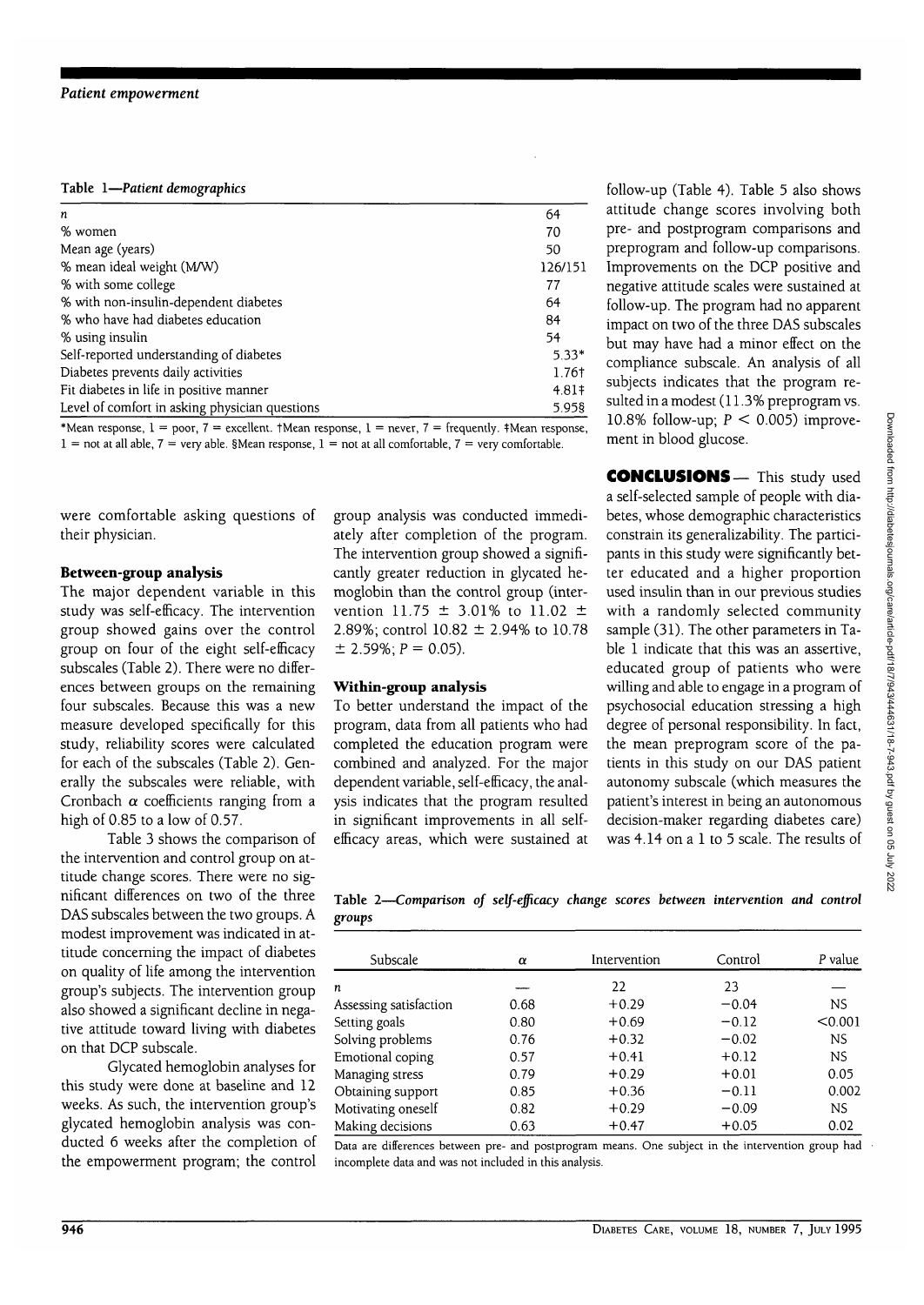## **Table 3—***Comparison of attitude change scores between intervention and control groups*

| Attitude subscale        | Intervention | Control | P value |
|--------------------------|--------------|---------|---------|
| n                        | 22           | 23      |         |
| Compliance (DAS)         | $+0.12$      | $+0.04$ | NS      |
| Impact of diabetes (DAS) | $+0.29$      | 0.00    | 0.03    |
| Patient autonomy (DAS)   | $+0.04$      | $+0.30$ | NS      |
| Positive attitude (DCP)  | $+0.30$      | $+0.12$ | NS      |
| Negative attitude (DCP)  | $-0.62$      | $-0.05$ | 0.01    |

Data are differences between pre- and postprogram means. One subject in the intervention group had incomplete data and was not included in this analysis.

this study suggest that the empowerment program would probably benefit patients who are willing and able to engage in a self-reflective program designed to change attitudes and self-efficacy.

In addition, the study design did not allow for an exact comparison of the two groups in terms of program impact on blood glucose. The intervention group subjects had glycated hemoglobin levels measured 6 weeks after the program with the control group measured immediately after the program. Ideally, glycated hemoglobin determinations would have been made in the control group after a 12-week period with no intervention. However, this limitation biases the study against finding an effect of the program on blood glucose. Given that the control group actually experienced an intervention during the second half of the control period, one would expect any potential effect of the empowerment program to cause blood glucose differences between the two groups to be smaller rather than larger.

Finally, the improvements seen in self-efficacy may be underestimates. Other investigators have found that prepost assessments of self-efficacy often do not reflect the magnitude of change brought about by an intervention (32- 34). This phenomenon occurs when subjects overestimate their self-efficacy before a program because they do not fully understand a particular skill or concept (35). Previous research has suggested that retrospective pre-post self-assessments of self-efficacy are likely to demonstrate greater change and be more consistent with objective measures of acquired skills (36). We are developing a retrospective pre-post self-assessment instrument for future evaluations of this program.

The answer to the three research questions is "Yes." This program was primarily intended to improve the psychosocial self-efficacy of its participants, which it did. It was hoped that such improvements would be related to more positive generalized attitudes about diabetes and possibly improved diabetes self-management. The data suggest that these effects occurred as well, although they are less striking than the changes in self-efficacy. These outcomes were accompanied by modest improvements in glycated hemoglobin levels.

This empowerment education program was based on key philosophical assumptions, which may differ from more traditional, compliance focused, blood glucose management-oriented patient education programs. The first assumption was that patients, if given the freedom to choose and the opportunity to reflect on their lives, would be willing and able to select appropriate goals related to living with and caring for their diabetes. The , second assumption was that, the social/ emotional/mental aspects of living with diabetes should and could be addressed as an integral part of patient care and education.

The results of this study offer support to both assumptions. Because the program did not focus on clinical management, and we did not know on which aspects of living with diabetes patients would choose to work, we did not use a structured instrument to measure diabetes self-care behavior. However, at the end we asked patients if they had made (or intended to make) changes in diet, blood glucose monitoring or exercise, as a result of the program. Ninety-five percent of the patients reported instituting behavior changes related to at least one of these three areas of diabetes self-care. It is important to note that participants were concerned with the clinical management of their diabetes. Even though partici-

**Table 4—***Comparison of self-efficacy change scores pre-* **vs.** *postprogram and preprogram* **vs.** *6-week follow-up*

| Subscale               | Pre/post | Pre/follow-up | Post hoc test |         |
|------------------------|----------|---------------|---------------|---------|
|                        |          |               | P value       | P value |
| Assessing satisfaction | $+0.25$  | $+0.22$       | 0.002         | 0.01    |
| Setting goals          | $+0.51$  | $+0.46$       | < 0.001       | < 0.001 |
| Solving problems       | $+0.34$  | $+0.33$       | < 0.001       | < 0.001 |
| Emotional coping       | $+0.44$  | $+0.37$       | < 0.001       | < 0.001 |
| Managing stress        | $+0.31$  | $+0.35$       | < 0.001       | < 0.001 |
| Obtaining support      | $+0.32$  | $+0.35$       | < 0.001       | < 0.001 |
| Motivating oneself     | $+0.37$  | $+0.43$       | < 0.001       | < 0.001 |
| Making decisions       | $+0.43$  | $+0.40$       | < 0.001       | < 0.001 |

 $n = 61$ . Three subjects had incomplete data and were not included in this analysis. Pre/post shows differences between pre- and postprogram means. Pre/follow-up shows differences between preprogram and follow-up means.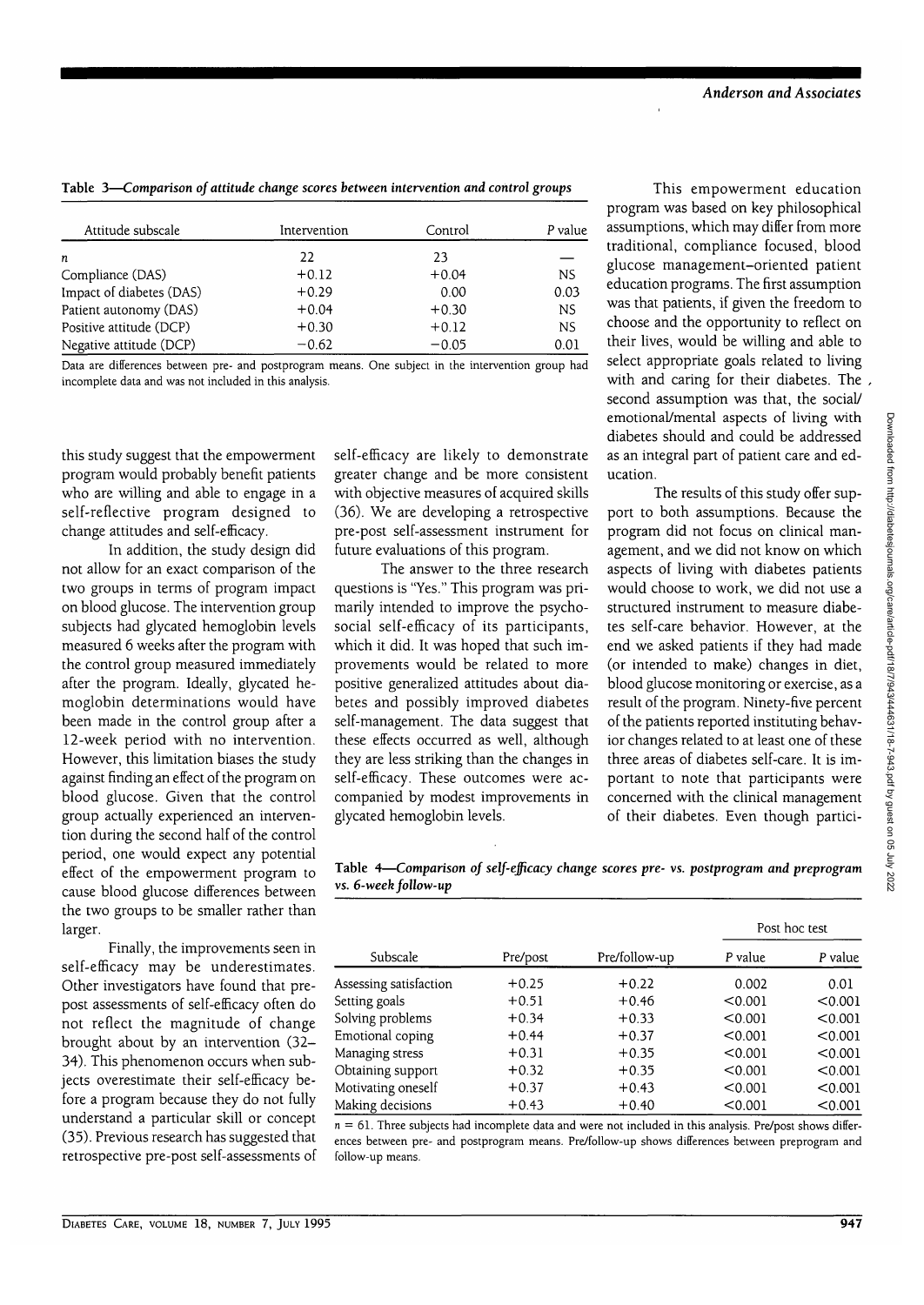**Table 5—***Comparison of attitude change scores pre- vs. postprogram and preprogram* vs. *6-week follow-up*

| Attitudes          | Pre/post | Pre/follow-up | Post hoc test |           |
|--------------------|----------|---------------|---------------|-----------|
|                    |          |               | P value       | P value   |
| Compliance         | 0        | $+0.11$       | ΝS            | 0.03      |
| Impact of diabetes | $-0.11$  | $-0.06$       | NS            | NS.       |
| Patient autonomy   | $+0.01$  | $+0.07$       | NS            | <b>NS</b> |
| Positive attitude  | $+0.24$  | $+0.27$       | 0.002         | < 0.001   |
| Negative attitude  | $-0.50$  | $-0.47$       | < 0.001       | < 0.001   |

 $n = 61$ . Three subjects had incomplete data and were not included in this analysis. Pre/post shows differences between pre- and postprogram means. Pre/follow-up shows differences between preprogram and follow-up means.

pants were not pressured to focus on clinical issues, almost all chose to institute behaviors designed to improve blood glucose control as a function of participation in this program. These changes most likely explain the improvement in glycated hemoglobin levels. Because the great majority of patients made changes in their diabetes self-care, we will measure self-care behavior more precisely in future empowerment studies. Patient empowerment should not be viewed as competing with traditional diabetes patient education. It is instead a complementary and mutually reinforcing component of such education. In fact, in an ideal setting the two educational activities would be integrated and ongoing.

The second assumption (the need to address psychosocial issues) was more directly supported by the improvements in attitudes and self-efficacy and by our observations regarding the value that participants placed on the program. One scale on the postprogram evaluation questionnaire asked subjects to rate the program as very helpful, helpful, a bit helpful, or not at all helpful. Of the respondents 80% chose very helpful and 20% chose helpful.

It is quite possible that the shortterm gains demonstrated in this study will not be sustained. Other investigators (37,38) have suggested that long-term behavior changes require long-term interventions. However, because goals were

selected with no pressure from program facilitators, it is possible that some changes will continue. In any event, we agree that efforts to educate, support and encourage patients need to be ongoing if diabetes education and care is to result in long-lasting improvements in blood glucose levels and quality of life. The remarkable success of the Diabetes Control and Complications Trial in eliciting sustained improvements in blood glucose levels (39) offers support for the efficacy of ongoing programs of intensive care, education, and psychosocial support. Additional studies examining the impact of interventions designed to improve health and quality of life for people with diabetes over the long term need to be conducted.

In summary, this study suggests that patient empowerment is a workable philosophy leading to effective interventions for addressing the psychosocial components of living with diabetes. Furthermore, patient empowerment is consistent with improved blood glucose control. The major challenge in both the research and practice domains is to translate short-term gains into sustained improvements in metabolic control and quality of life for people with diabetes.

**Acknowledgments**—Support for the development and dissemination and this evaluation study of Empowerment: A Personal Path to Self-Care has been provided by Miles, Inc., Diagnostics Division. This study was also supported in part by Grant 5P60-DK20572 from the National Institute of Diabetes, Digestive and Kidney Diseases of the National Institutes of Health.

We wish to thank Jim Pichert, PhD, for thoughtful ideas and Carol Mosier for secretarial assistance.

#### **References**

- 1. Anderson RM: Is the problem of compliance all in our heads? *Diabetes Educ* 11: 31-34, 1985
- 2. Redman BK: *The Process of Patient Teaching in Nursing,* 4th ed. St. Louis, MO, CV Mosby, 1980
- 3. Benney LJ, Dunn SM: Knowledge improvement and metabolic control in diabetes education: approaching the limits? *Patient Educ Counseling* 16:217-229, 1990
- 4. Speers MA, Turk DC: Diabetes self-care: knowledge, beliefs, motivation and action. *Patient Counseling Health Educ* 3:144-149, 1982
- 5. Resler MM: Teaching strategies that promote adherence. *Nurs Clin North Am* 18: 799-811, 1983
- 6. Raymond MW: Teaching toward compliance. *Diabetes Educ* 10:42-44, 1984
- 7. Korhonen T, Huttunen JK, Aro A, Hentinen M, Ihalainen O, Majander H, Siitonen O, Uusitupa M, Pyorala K: A controlled trial on the effects of patient education in the treatment of insulin-dependent diabetes. *Diabetes Care* 6:256-261, 1983
- 8. Korhonen T, Huttunen, JK, Aro A: Evaluation of patient education: a reply (Letter). *Diabetes Care* 6:620, 1983
- 9. Brown SA: Effects of educational interventions and outcomes in diabetic adults: a meta-analysis revisited. *Patient Educ Counseling* 16:189-215, 1990
- 10. Brown SA: Studies of educational interventions in diabetes care: a meta-analysis of findings. *Nurs Res* 37:223-230, 1988
- 11. Padgett D, Mumford E, Hynes M, Carter R: Meta-analysis of the effects of educational and psychosocial interventions on management of diabetes mellitus. *J Clin Epidemiol* 41:1007-1030, 1988
- 12. Peyrot M, Rubin RR: Modeling the effect of diabetes education on glycemic control. *Diabetes Educ* 20:143-148, 1994